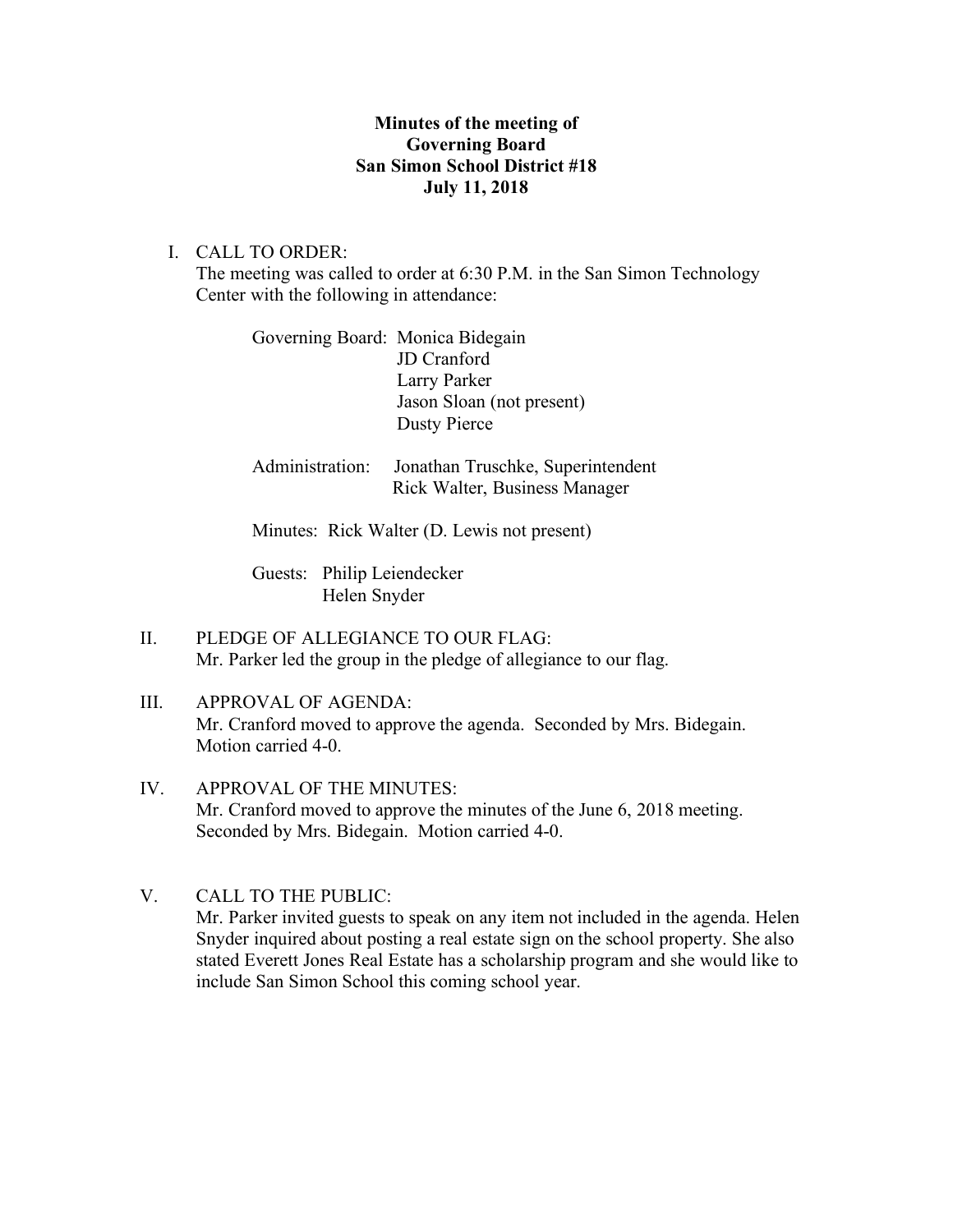### VI. REPORTS:

- 6a. Mr. Leiendecker presented reasons for the tax liability and property values. Mr. Truschke's report included the testing data comparison from the past 3 years. The new open meeting law requirements will begin next month. School starts on August 13. The teachers will have in-service August 8-10. The Beyond Textbook training for teachers will be July 26 and August 1. Heather Lentz and he attended the certification training for ALICE. The school will receive a new 72 passenger bus through the Volkswagen bus settlement.
- 6b. Mr. Walter gave the monthly budget and Student Activities report. The school received a \$6,700.00 grant from VTC to purchase overhead projectors. There is an increase in the budget. Last year it was 1,762,000 and this year it is 1,875,000 that includes money from Red for Ed and property value increases.

### VII. PERSONNEL ITEMS:

7a. Mrs. Bidegain moved to go into executive session at 7:30 PM to discuss Heather Lentz as teacher. Seconded by Mr. Pierce. Motion carried 4-0. Open session resumed at 7:50 PM.

### VIII. ACTION ITEMS:

- 7a. Mrs. Bidegain moved to approve Heather Lentz as teacher. Seconded by Mr. Pierce. Motion carried 4-0.
- 7b. Mr. Cranford moved to approve the adoption of San Simon School District #18 Annual Expenditure Budget for FY19. Seconded by Mrs. Bidegain. Motion carried 4-0.
- 7c. Mr. Pierce moved to approve the FY19 stipend list as presented. Seconded by Mr. Cranford. Motion carried 4-0.
- 7d. Mrs. Bidegain moved to approve the out of state travel for HS volleyball summer tournament at NMSU. Seconded by Mr. Cranford. Motion carried 4-0.
- 7e. Mr. Pierce moved to approve allowing the county treasurer to invest and/or reinvest monies in the district's debt service fund in accordance with ARS- 15-1025. Seconded by Mrs. Bidegain. Motion carried 4-0.
- 7f. Mr. Cranford moved to approve the resolution authorizing the signing of vouchers between meetings, with vouchers being ratified at the next meeting of the board. Seconded by Mrs. Bidegain. Motion carried 4-0.
- 7g. Mrs. Bidegain moved to approve increasing full breakfast cost to \$1.25. Seconded by Mr. Cranford. Motion carried 4-0.